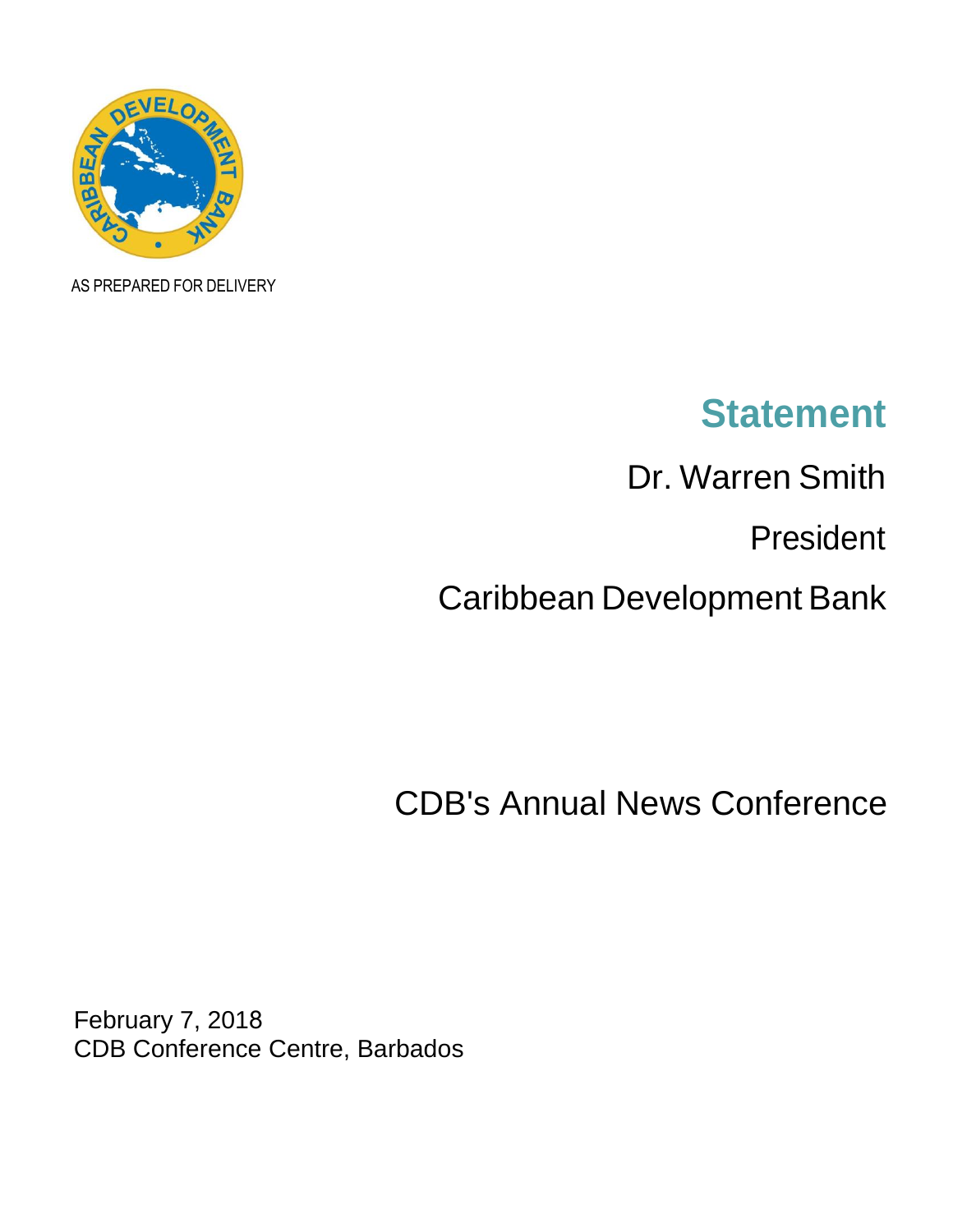### **INTRODUCTION**

Ladies and gentlemen of the media.

Good morning; and welcome to our Annual News Conference.

Each year, I look forward to this engagement with the regional media in our flagship news event. My fondness for this News Conference is simple. It gives me an opportunity to share with you and the wider public my reflections on CDB's recent performance, and our proposed responses to the new and growing challenges our Borrowing Member Countries (BMCs) face.

I thank each of you for coming here today. I extend a special welcome to all newcomers; and hope that this is just the beginning of a long-lasting partnership.

This morning's News Conference will consist of three presentations.

Mine will offer some very general observations about regional socioeconomic performance within the context of global developments. I will also discuss CDB's performance and support for its BMCs during the past year. This will be followed by two presentations - the first by our Director of Economics, Dr. Justin Ram, and the second our Director of Projects, Mr. Daniel Best. Both will do a "deeper dive" and provide you with:

(a) a more comprehensive assessment of recent macro-economic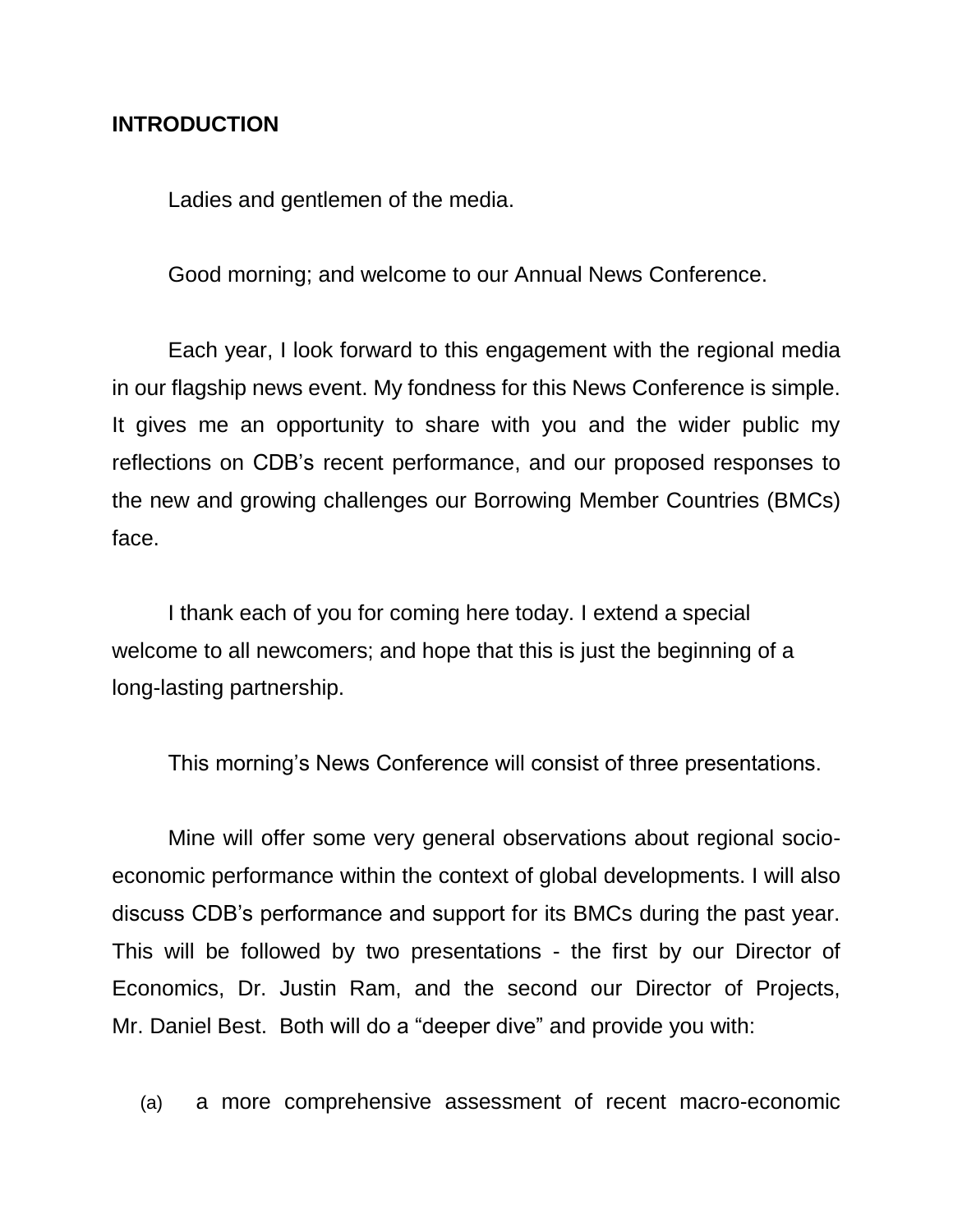developments in the BMCs;

- (b) a snapshot of the prospects for 2018 as well as the key policy options for addressing these challenges; and
- (c) an indication of how we, at CDB, have been helping our BMCs to cope with their myriad development challenges.

#### **SOME OBSERVATIONS**

So how would I characterise 2017?

Let me say, at the outset, that I am encouraged by the improvement in global economic conditions and expectations that this trend will continue into 2018. The projected expansion in global output in 2018 is shaped, in large part, by the stimulus created by recent tax reforms in the United States; rising commodity prices; and the strengthening of the pound sterling, among others.

These are developments which augur well for regional economies. Indeed, they expanded, on average, by 0.6%, with all but five BMCs reporting output growth in 2017. For the majority of our BMCs, this growth was driven by tourism and increases in commodity prices. The prognosis is even better for 2018, with all of these countries expected to grow by around 2%.

In a sense, and certainly in terms of economic growth, the Region is in the strongest position since the start of the 2008 global recession, which set in motion an extended downward spiral in economic performance.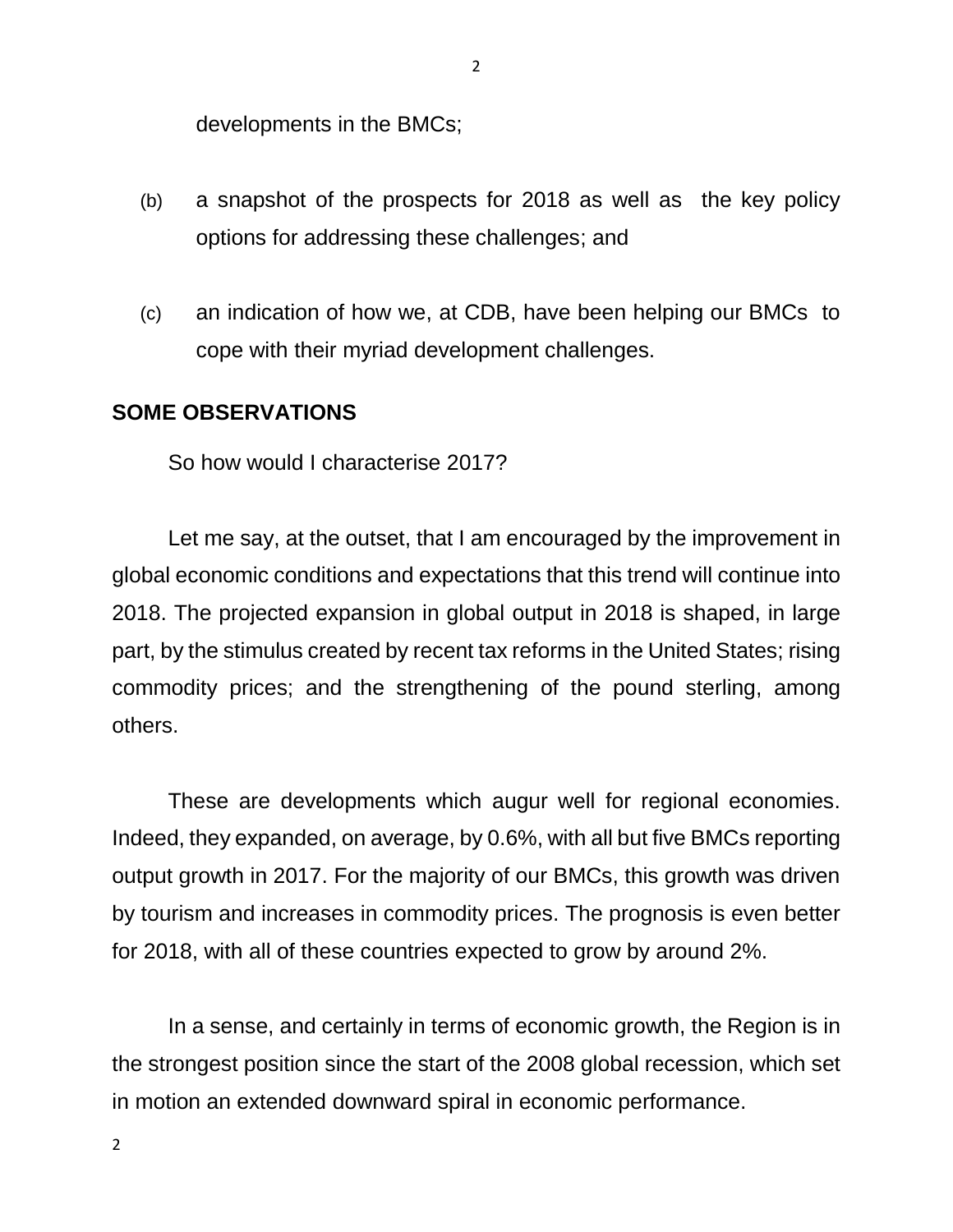At the same time, I am also mindful that our economic growth continues to lag behind that of our comparators; and that there are downside risks and uncertainties associated with our economic prospects. For example, relatively modest growth was reported by our BMCs, while comparable small economies grew in excess of 4% and the world economy grew by 3.1% in 2017.

The impact of the 2017 Atlantic Hurricane Season is still fresh in our minds, and is a painful reminder of our Region's inherent vulnerabilities. The stories we heard from colleagues, friends and family have suggested that the people of Anguilla, Antigua and Barbuda, the British Virgin Islands (BVI), Dominica and the Turks and Caicos Islands experienced great mental and physical trauma. This, combined with the loss of life and infrastructural destruction might best be described as a setback for our Region.

We live in a geographic zone which is ranked as the second highest in terms of climate vulnerability and faces a future that is characterised by more intense and destructive meteorological systems. Last year, for the first time in recent history, we witnessed two back-to-back hurricanes which wreaked untold damage across several Caribbean countries. Hurricanes Irma and Maria caused damage estimated at 225% of GDP in Dominica; more than 300% in BVI; and significant loss of life. In Antigua and Barbuda, the losses amounted to an estimated 10% of GDP, with 95% of buildings destroyed in Barbuda. The hurricanes claimed way too many lives, and caused untold damage to critical infrastructure in the UK Overseas Territories.

3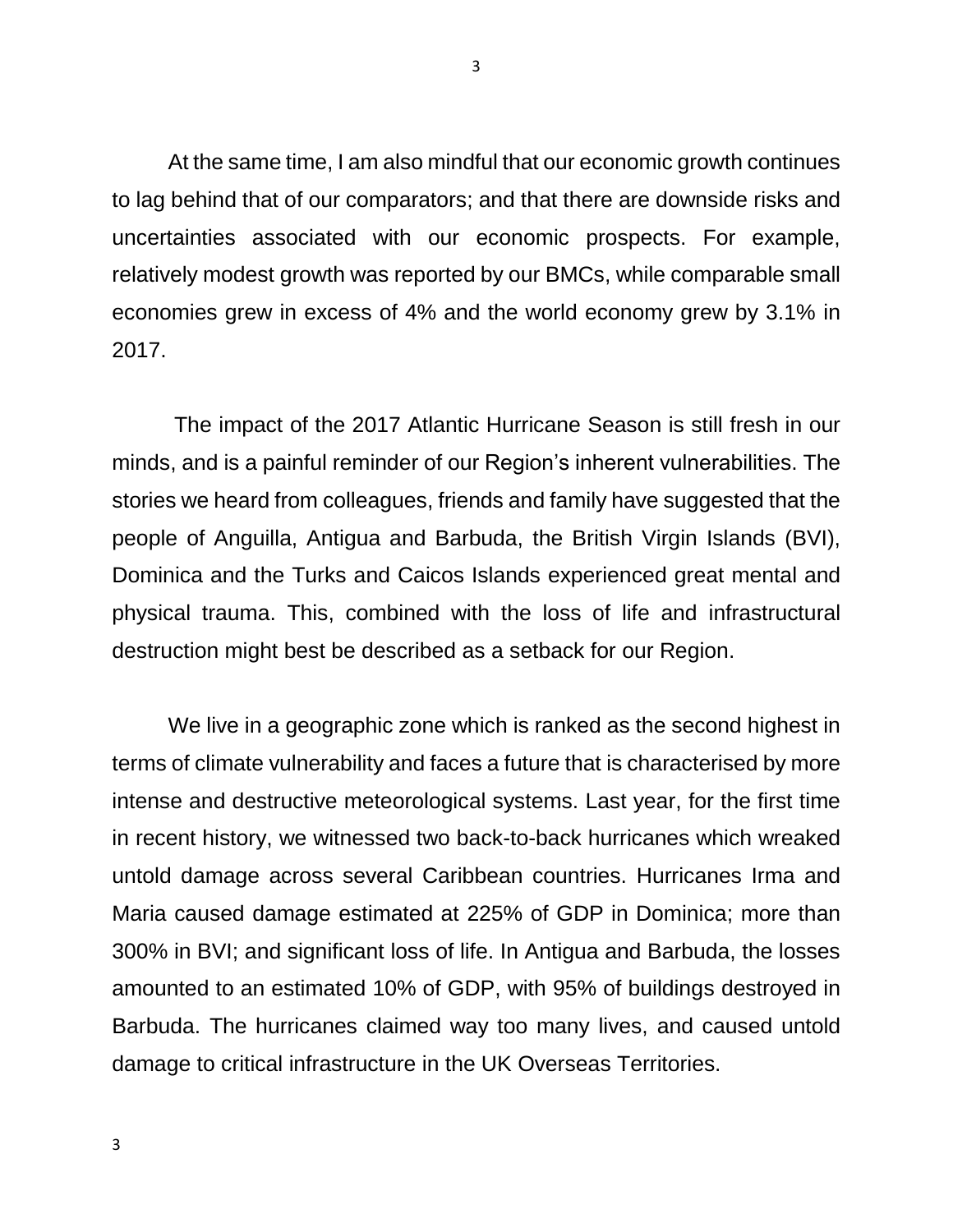#### **CDB'S OPERATIONS**

4

What did any, if not all of these developments mean for CDB's operations in 2017? And how will it shape our medium-term prospects?

Disaster risk management and resilience building took centerstage, again, in CDB's strategic responses to the challenges facing our BMCs. Indeed, in recent times, we have been expanding our capacity to assist our BMCs in the area of disaster management. With the adoption in 2009 of the Disaster Management Strategy and Operational Guidelines, we have reorganised our operations and put in place the appropriate supporting policy framework. After a period of testing, in 2017, CDB initiated systematic screening for climate risks in all its investment projects and country strategy work. As a consequence, we are now financing infrastructure projects that are more climate resilient.

This approach has been paying some dividends, as evidenced by a CDB-financed sea defence project in Dominica which withstood the damaging effects of Hurricane Maria last year.

Our emphasis on disaster risk management and climate adaptation, therefore, continued to be very evident in our financing activities as well as our resource mobilisation efforts during 2017.

Daniel Best will speak to the details of our project financing and technical assistance (TA) in 2017; but I want to draw your attention to some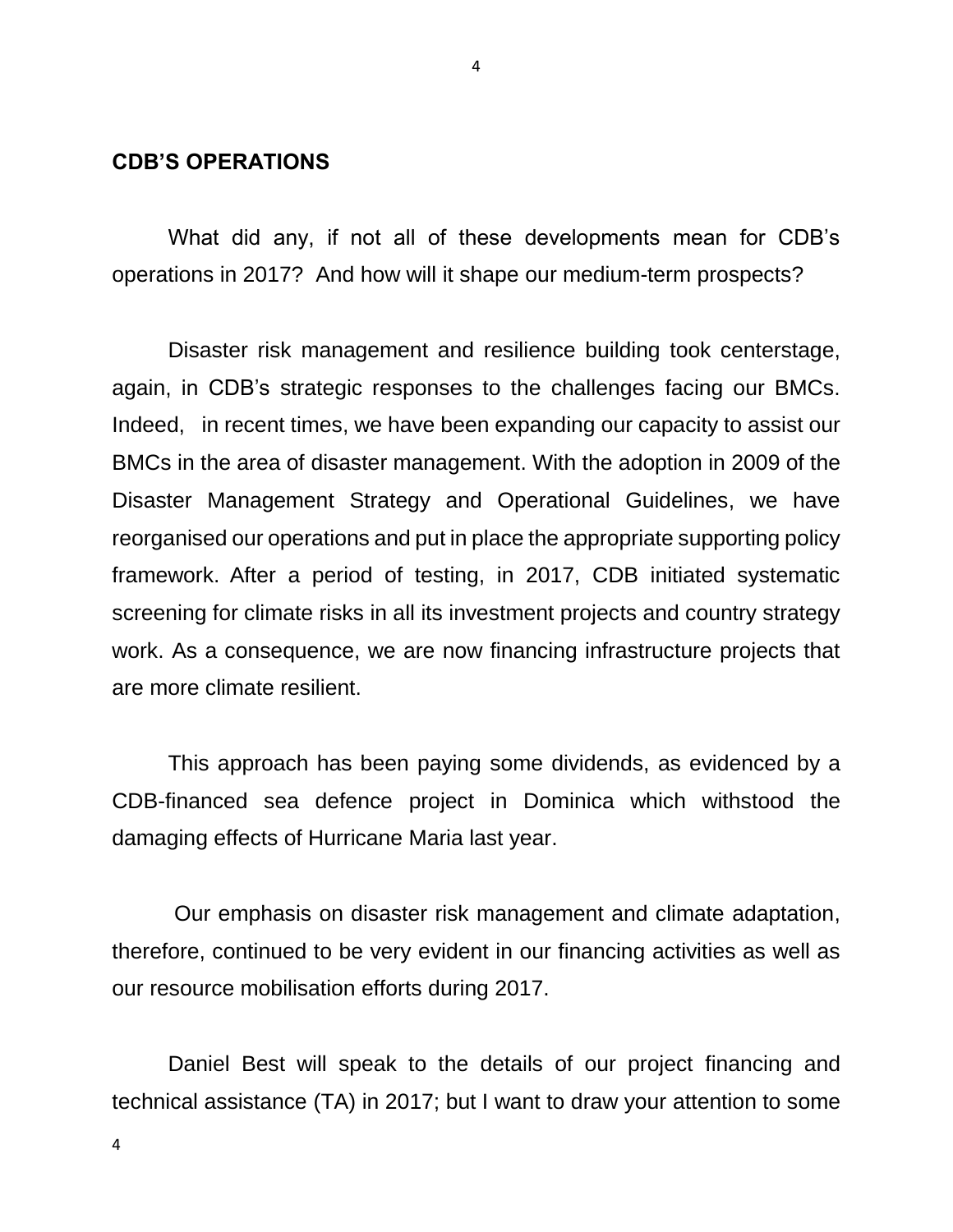key aspects of our interventions last year.

Strong growth was recorded in both total approvals and disbursements. We approved capital loans and TA interventions totaling US\$364 million, up 18% over 2016. Disbursements, meanwhile, climbed by 13% to US\$233 million.

A sizeable proportion of the financing, especially towards the end of the year was targeted at disaster recovery and rehabilitation. As a result, we are making US\$700 – 800 million available over the next five years to help affected BMCs recover from the devastating effects of the recent hurricanes.

We cannot underscore enough the urgent need for liquidity in the aftermath of natural disasters. This is one of the reasons that CDB augmented the capital of CCRIF SPC through a grant of US\$14 million to provide enhanced and more affordable insurance coverage to BMCs which insure with this Facility. The grant was made possible through resources provided to CDB by the Government of Mexico, which is a shareholder of our institution.

We also made noteworthy contributions to advancing the Region's sustainable and clean energy agenda by approving funding for:

- electricity grid modernisation and energy storage;
- a geothermal energy exploratory test-drilling project; and
- street lighting projects to replace existing incandescent bulbs with high-efficiency LED lamps.

5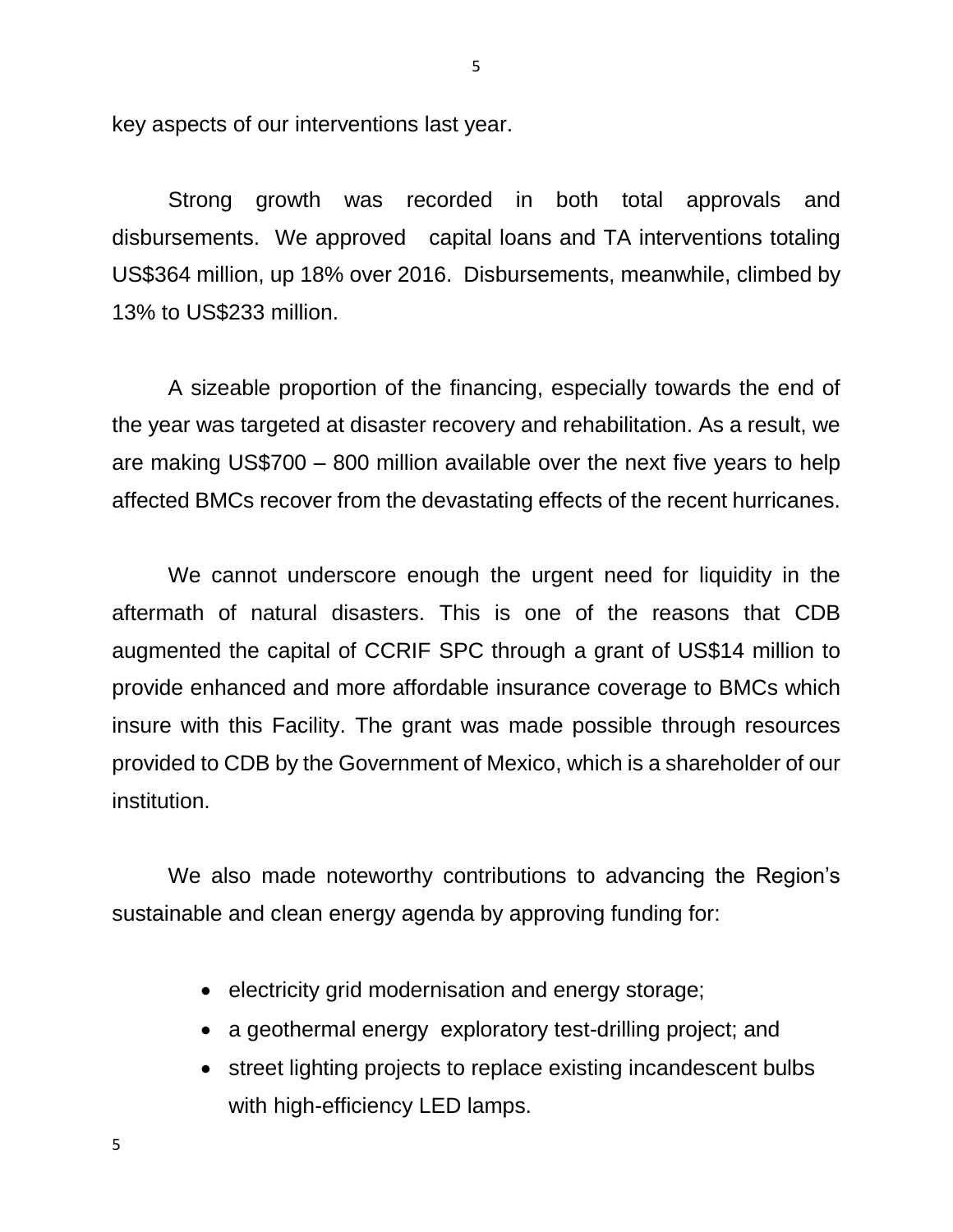These projects will also contribute to reduced greenhouse gas emissions and cost savings to governments, consumers and the business community.

We, at CDB place high value on the role that infrastructure can play in promoting sustainable economic growth rates. Not surprising then, road rehabilitation; water supply improvement; and the strengthening and modernisation of other economic and social infrastructure were also prominent in the list of projects approved in 2017.

The financial cost of responding to natural disasters has been increasing as the frequency and intensity of these events continue to rise. CDB's objective, therefore, is not simply to enable BMCs to rehabilitate damaged infrastructure but to also improve their resilience to such disasters by building back better and stronger!

To incentivise BMCs to invest in climate-resilient infrastructure, CDB must be able to also offer grant and other attractively-priced financial resources. But the challenges our Region faces are bigger than what CDB can handle on its own. We have, therefore, been drawing on a combination of our own resources as well as funds intermediated through CDB by other development partners to meet this challenge. I am pleased to report that in 2017 we stepped up our resource mobilisation efforts, which led to additional financing in the form of: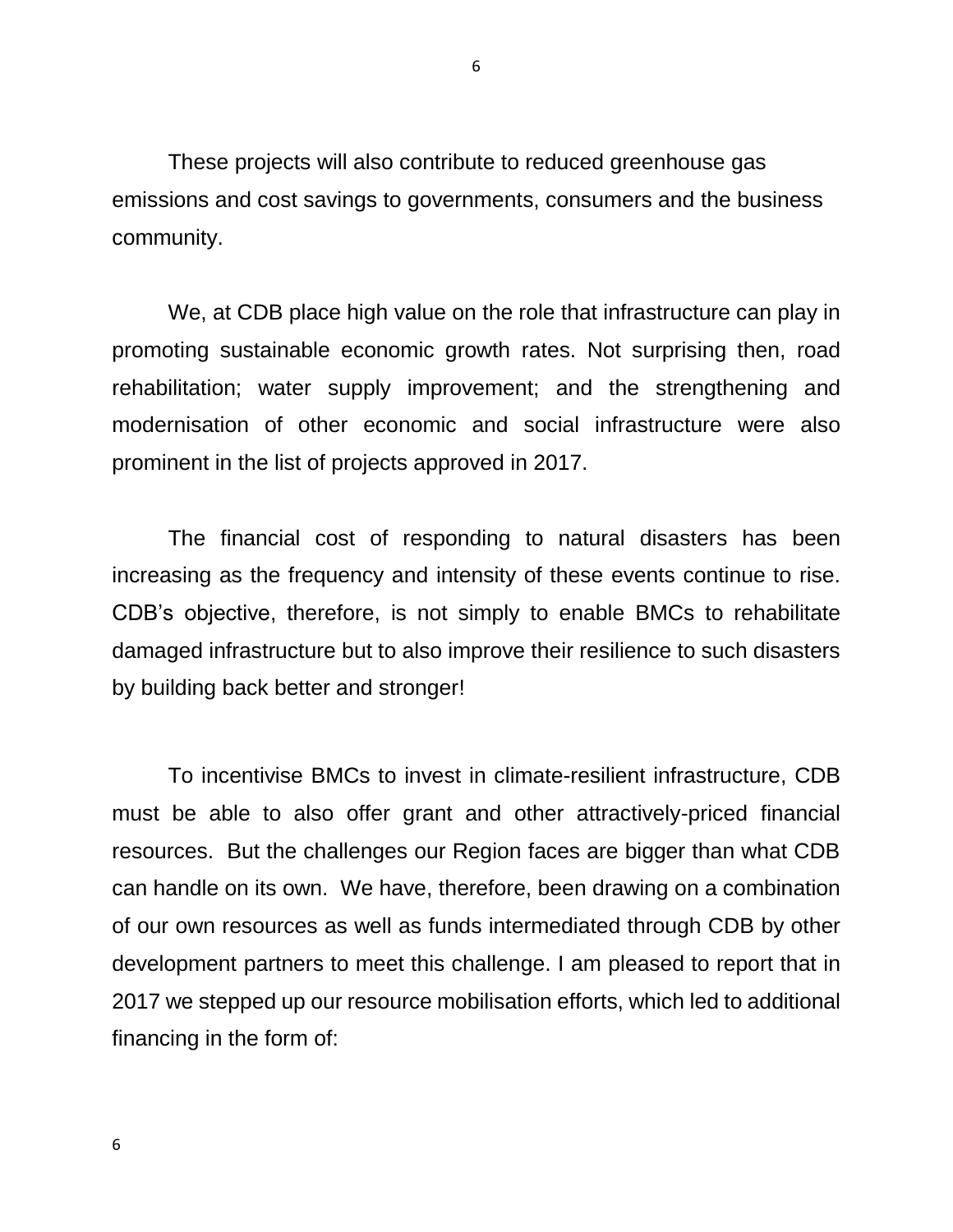- 1. A Second Climate Action Line of Credit for around US\$144 mn from the European Investment Bank, including an estimated US\$24 mn for emergency post-disaster rehabilitation;
- 2. A grant of approximately US\$14.0 million from the European Union for geothermal energy development in up to five countries in the Eastern Caribbean (Dominica, Grenada, St. Kitts and Nevis, Saint Lucia, and St. Vincent and the Grenadines);
- 3. A new US\$70 million Mexico Infrastructure Fund, which will provide grants to boost regional infrastructure development. The Fund will provide grant resources of up to US\$ 5 million for eligible infrastructure projects in any of the Bank's BMCs; and
- 4. The expansion of the United Kingdom Caribbean Infrastructure Partnership Fund (UKCIF) to include an additional £28 million, which will assist in the recovery efforts in Antigua and Barbuda, and Dominica. A reconstruction window to administer these funds is being developed; and all arrangements to formalise this commitment will be in place by the end of the first quarter of 2018.

I am also pleased to report that implementation of UKCIF is progressing well. Allow me to highlight the Essex Valley Agriculture Development Project in St. Elizabeth, Jamaica which has been approved under this programme. This is an integrated project to boost agriculture production through improved irrigation systems; enhanced production and marketing facilities; the design and construction of a photovoltaic plant to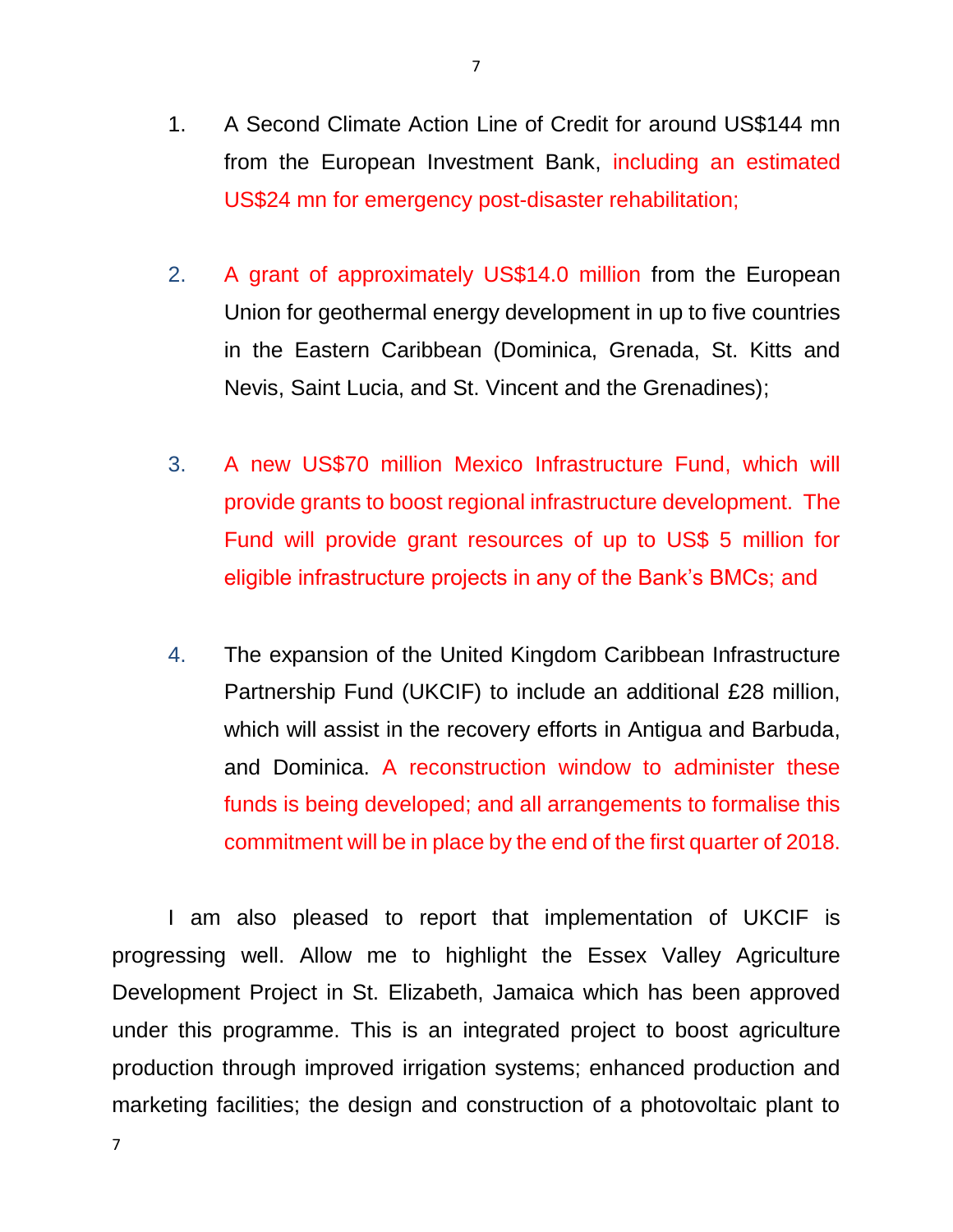power the irrigation system; and the completion of a climate vulnerability assessment study. Through its linkages to tourism and agro-industry, this novel project can be both import substituting and export creating. If successfully implemented, the Essex Valley project can serve as a model for designing similar interventions across Jamaica as well as in other BMCs.

Let me make two final points about CDB's operations in 2017.

First, we established the new Cultural and Creative Industries Innovation Fund which will support the development of the creative industries in our Region by providing grants and TA to governments, business support organisations and academia that operate in this space. We have made an initial contribution of US\$2.6 million to launch the Fund as a pilot intervention.

Second, the discussion about the Bank's products and its various resource mobilisation efforts would be incomplete without a statement about governance and other initiatives being undertaken internally to safeguard the efficiency and financial stability of the our operations.

Recently, we received a rating upgrade from Standard & Poor's and an excellent capital market rating from Fitch Ratings. Therefore, we now have a unified rating across the three major agencies, including Moody's Investors Service. This unification serves as testament to the confidence these agencies have in the measures and reforms, undertaken over the past 4-5 years, to buttress and strengthen CDB's own operations, in the wake of the increasing vulnerability of its BMCs.